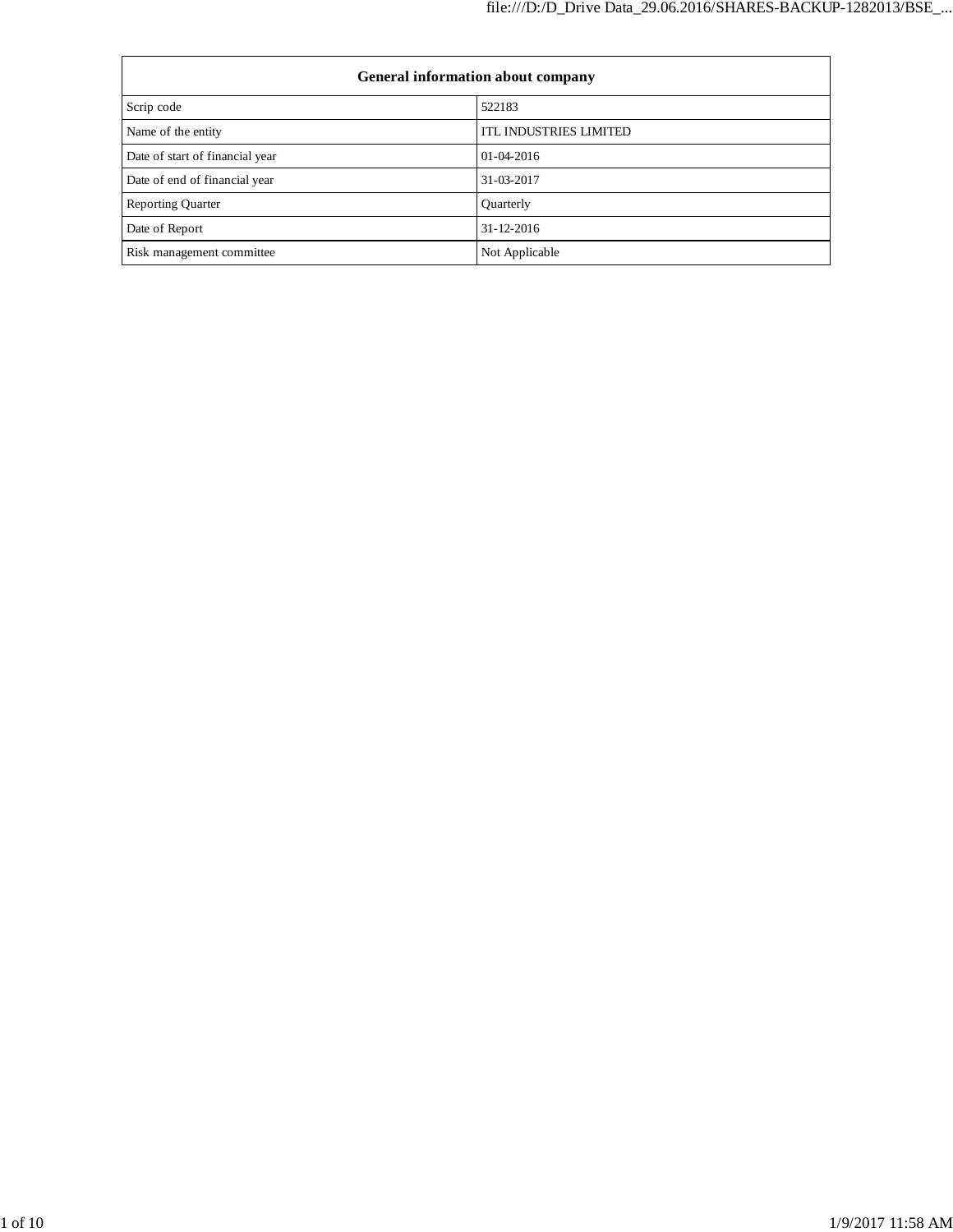| Annexure I                                                                              |  |  |
|-----------------------------------------------------------------------------------------|--|--|
| Annexure I to be submitted by listed entity on quarterly basis                          |  |  |
| <b>I. Composition of Board of Directors</b>                                             |  |  |
| Disclosure of notes on composition of board of directors explanatory                    |  |  |
| Is there any change in information of board of directors compare to previous quarter No |  |  |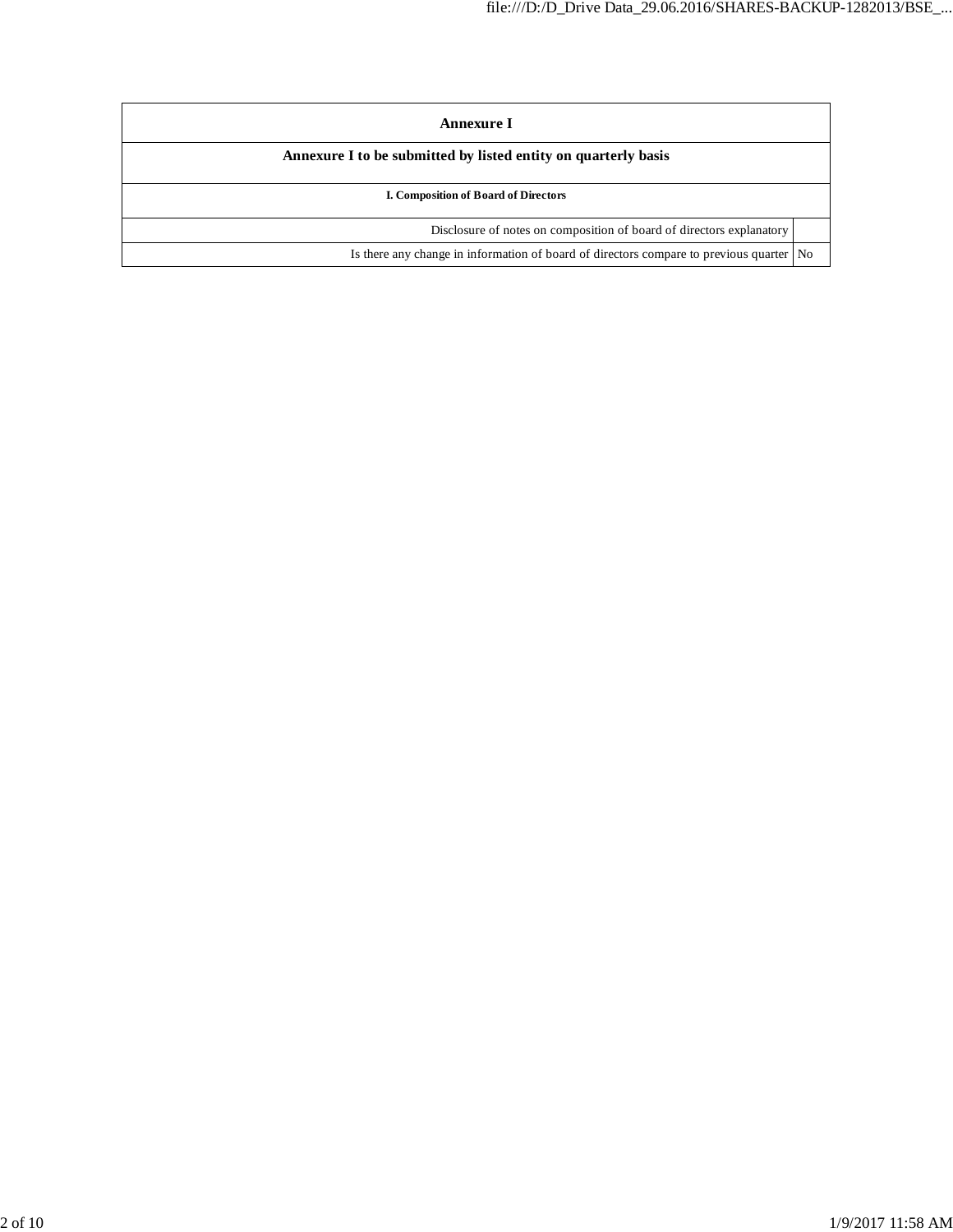| Annexure 1                                                                        |  |  |
|-----------------------------------------------------------------------------------|--|--|
| <b>II. Composition of Committees</b>                                              |  |  |
| Disclosure of notes on composition of committees explanatory                      |  |  |
| Is there any change in information of committees compare to previous quarter   No |  |  |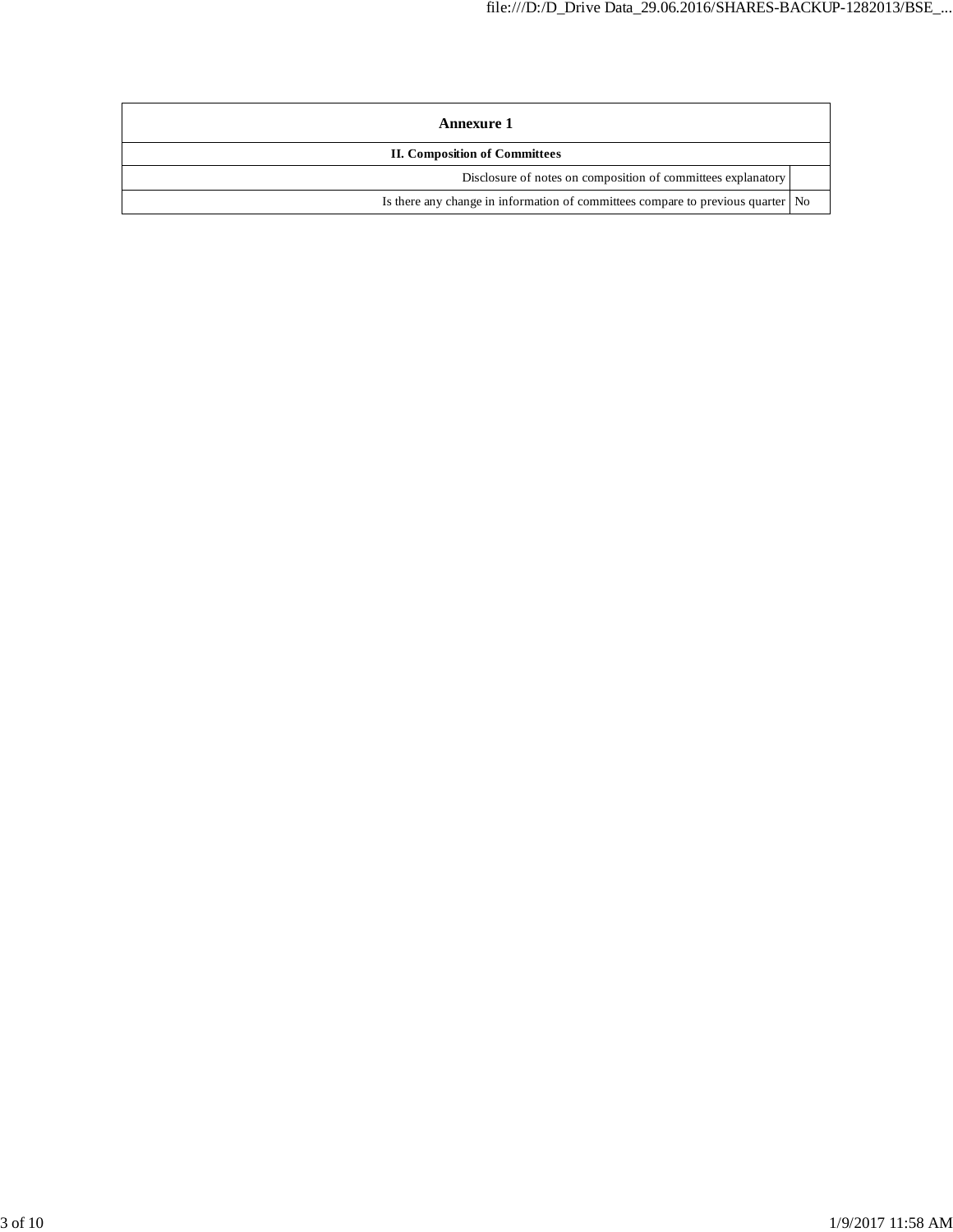|                                                                  | <b>Annexure 1</b>                                      |                                                         |                                                                |  |  |
|------------------------------------------------------------------|--------------------------------------------------------|---------------------------------------------------------|----------------------------------------------------------------|--|--|
|                                                                  | Annexure 1                                             |                                                         |                                                                |  |  |
|                                                                  | <b>III.</b> Meeting of Board of Directors              |                                                         |                                                                |  |  |
| Disclosure of notes on meeting of board of directors explanatory |                                                        |                                                         |                                                                |  |  |
| Sr                                                               | Date(s) of meeting (if any) in the<br>previous quarter | $Date(s)$ of meeting (if any) in the<br>current quarter | Maximum gap between any two consecutive (in<br>number of days) |  |  |
|                                                                  | 13-08-2016                                             |                                                         |                                                                |  |  |
| $\mathcal{L}$                                                    |                                                        | 14-11-2016                                              | 92                                                             |  |  |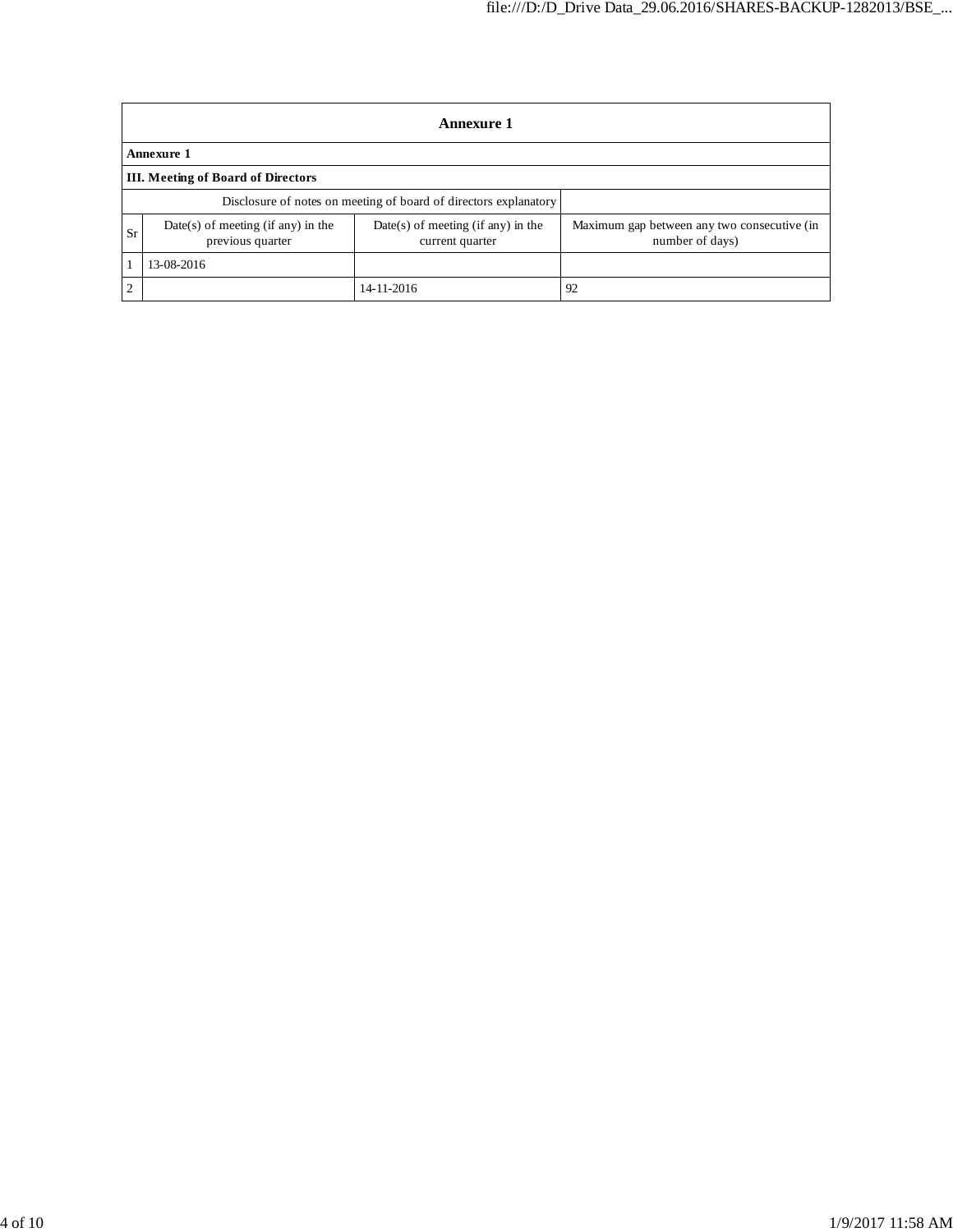|                                  | <b>Annexure 1</b>                                        |                                                                        |                                                     |                                             |                                                                        |                                                                               |                               |
|----------------------------------|----------------------------------------------------------|------------------------------------------------------------------------|-----------------------------------------------------|---------------------------------------------|------------------------------------------------------------------------|-------------------------------------------------------------------------------|-------------------------------|
| <b>IV. Meeting of Committees</b> |                                                          |                                                                        |                                                     |                                             |                                                                        |                                                                               |                               |
|                                  | Disclosure of notes on meeting of committees explanatory |                                                                        |                                                     |                                             |                                                                        |                                                                               |                               |
| <b>Sr</b>                        | Name of<br>Committee                                     | $Date(s)$ of meeting<br>of the committee<br>in the relevant<br>quarter | Whether<br>requirement of<br>Ouorum met<br>(Yes/No) | Requirement of<br>Ouorum met<br>(details)   | $Date(s)$ of meeting<br>of the committee<br>in the previous<br>quarter | Maximum gap<br>between any two<br>consecutive meetings<br>(in number of days) | Name of<br>other<br>committee |
|                                  | Audit<br>Committee                                       | 14-11-2016                                                             | Yes                                                 | YES ALL<br><b>MEMBERS</b><br><b>PRESENT</b> | 13-08-2016                                                             | 92                                                                            |                               |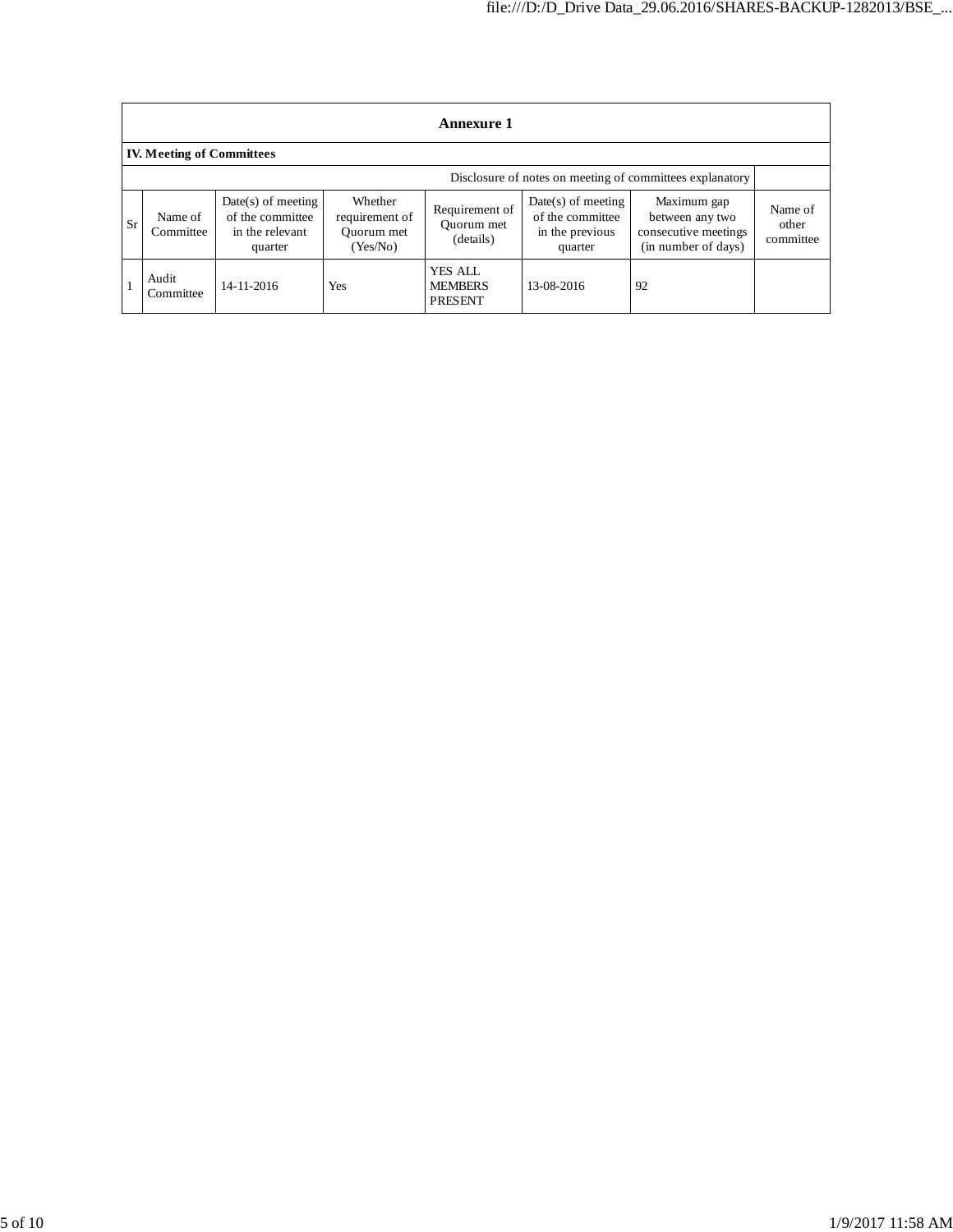|    | Annexure 1                                                                                                |                                  |                                                                   |  |
|----|-----------------------------------------------------------------------------------------------------------|----------------------------------|-------------------------------------------------------------------|--|
|    | <b>V. Related Party Transactions</b>                                                                      |                                  |                                                                   |  |
| Sr | Subject                                                                                                   | Compliance status<br>(Yes/No/NA) | If status is "No" details of<br>non-compliance may be given here. |  |
|    | Whether prior approval of audit committee obtained                                                        | Yes                              |                                                                   |  |
| 2  | Whether shareholder approval obtained for material RPT                                                    | <b>NA</b>                        |                                                                   |  |
|    | Whether details of RPT entered into pursuant to omnibus<br>approval have been reviewed by Audit Committee | Yes                              |                                                                   |  |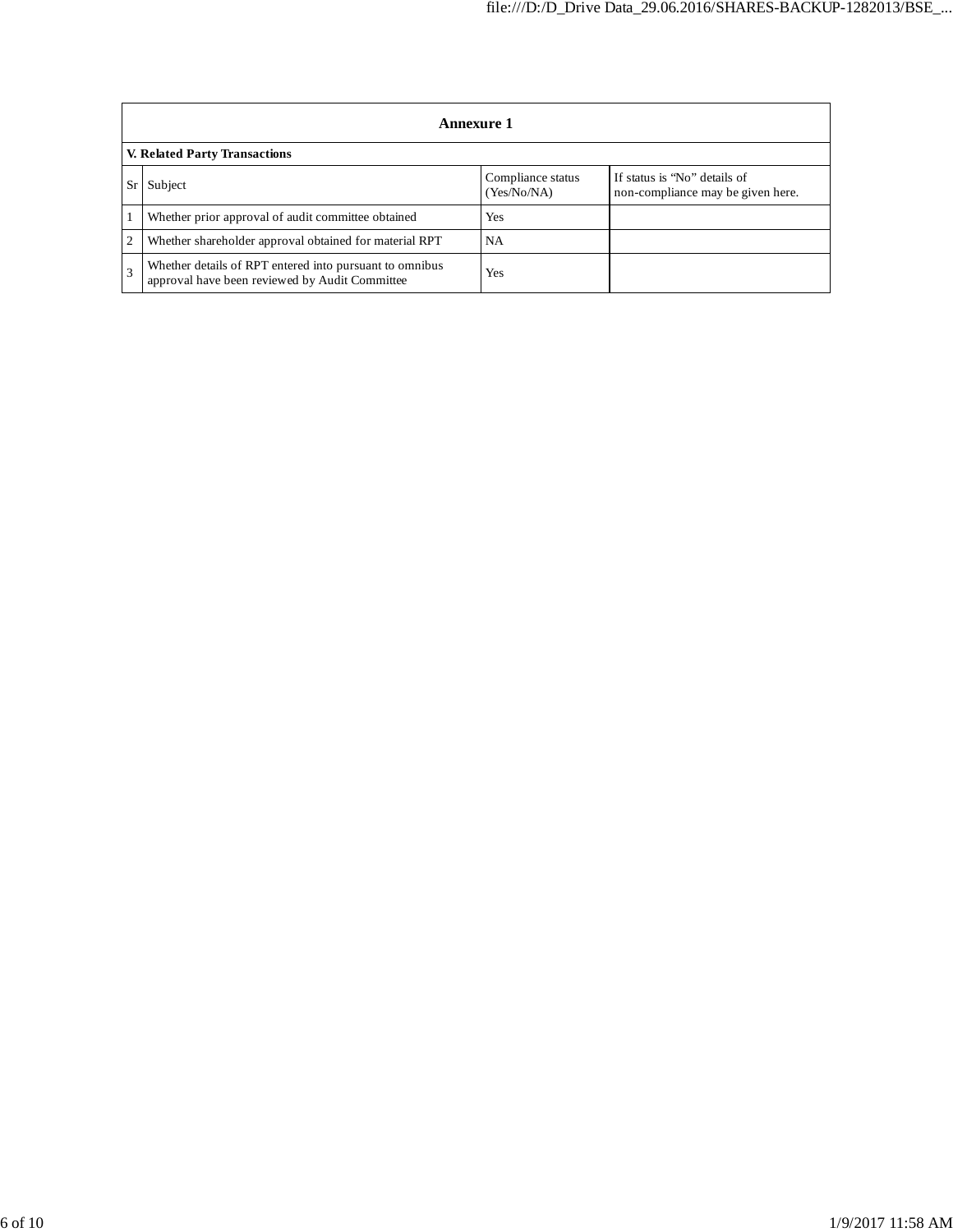|                | <b>Annexure 1</b>                                                                                                                                                                                               |                               |  |  |  |
|----------------|-----------------------------------------------------------------------------------------------------------------------------------------------------------------------------------------------------------------|-------------------------------|--|--|--|
|                | <b>VI. Affirmations</b>                                                                                                                                                                                         |                               |  |  |  |
| Sr             | Subject                                                                                                                                                                                                         | Compliance status<br>(Yes/No) |  |  |  |
| $\mathbf{1}$   | The composition of Board of Directors is in terms of SEBI (Listing obligations and disclosure requirements)<br>Regulations, 2015                                                                                | Yes                           |  |  |  |
| $\overline{2}$ | The composition of the following committees is in terms of SEBI(Listing obligations and disclosure<br>requirements) Regulations, 2015 a. Audit Committee                                                        | Yes                           |  |  |  |
| $\overline{3}$ | The composition of the following committees is in terms of SEBI(Listing obligations and disclosure<br>requirements) Regulations, 2015. b. Nomination & remuneration committee                                   | Yes                           |  |  |  |
| $\overline{4}$ | The composition of the following committees is in terms of SEBI(Listing obligations and disclosure<br>requirements) Regulations, 2015. c. Stakeholders relationship committee                                   | Yes                           |  |  |  |
| $\overline{5}$ | The composition of the following committees is in terms of SEBI(Listing obligations and disclosure<br>requirements) Regulations, 2015. d. Risk management committee (applicable to the top 100 listed entities) | <b>NA</b>                     |  |  |  |
| 6              | The committee members have been made aware of their powers, role and responsibilities as specified in<br>SEBI (Listing obligations and disclosure requirements) Regulations, 2015.                              | Yes                           |  |  |  |
| $\overline{7}$ | The meetings of the board of directors and the above committees have been conducted in the manner as<br>specified in SEBI (Listing obligations and disclosure requirements) Regulations, 2015.                  | Yes                           |  |  |  |
| 8              | This report and/or the report submitted in the previous quarter has been placed before Board of Directors.                                                                                                      | Yes                           |  |  |  |
| 9              | Any comments/observations/advice of Board of Directors may be mentioned here:                                                                                                                                   | Textual<br>Information(1)     |  |  |  |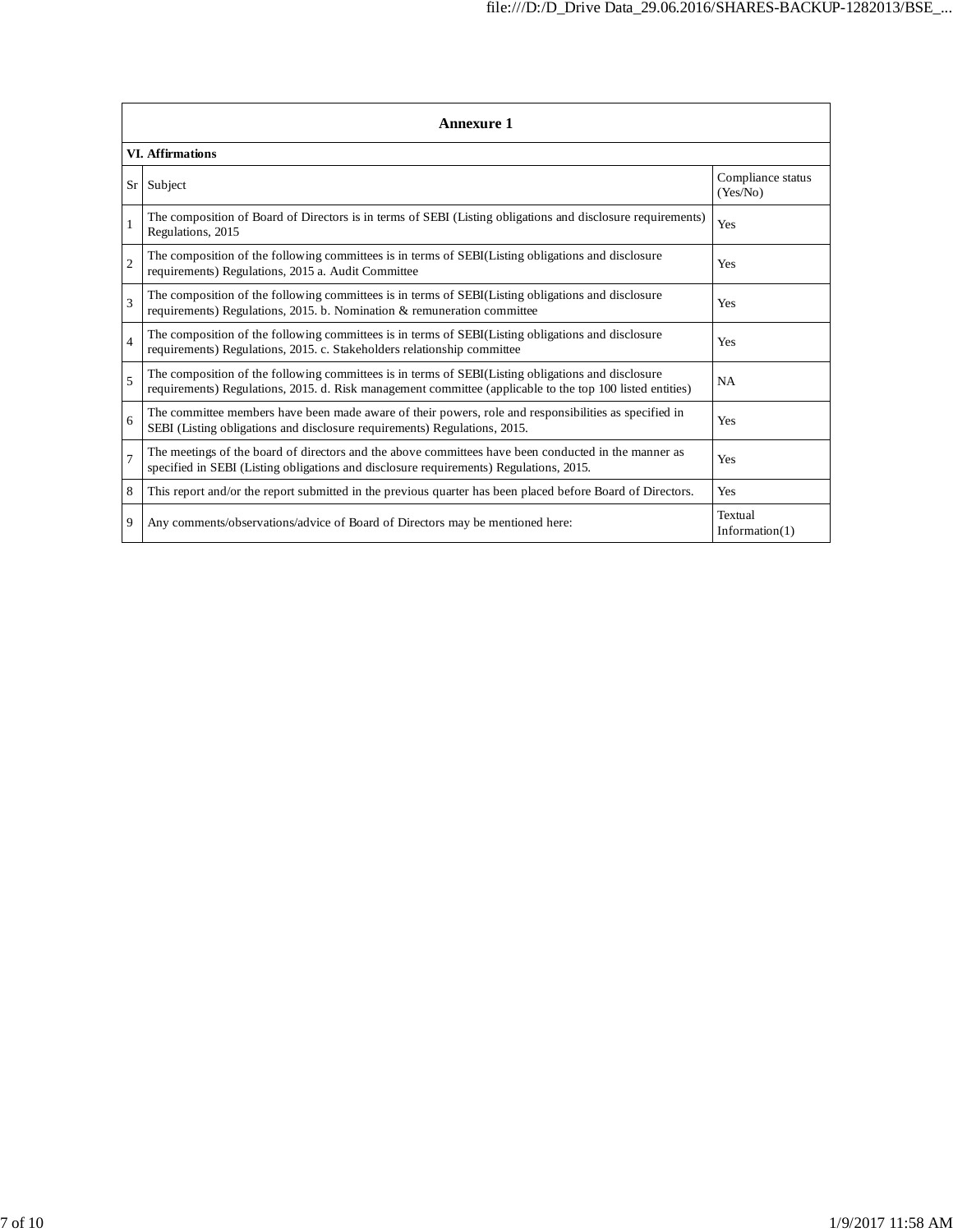| <b>Text Block</b>      |                                                                                                         |  |
|------------------------|---------------------------------------------------------------------------------------------------------|--|
| Textual Information(1) | The Company has consitituted Risk Management Committee although it is not applicable to the<br>Company. |  |